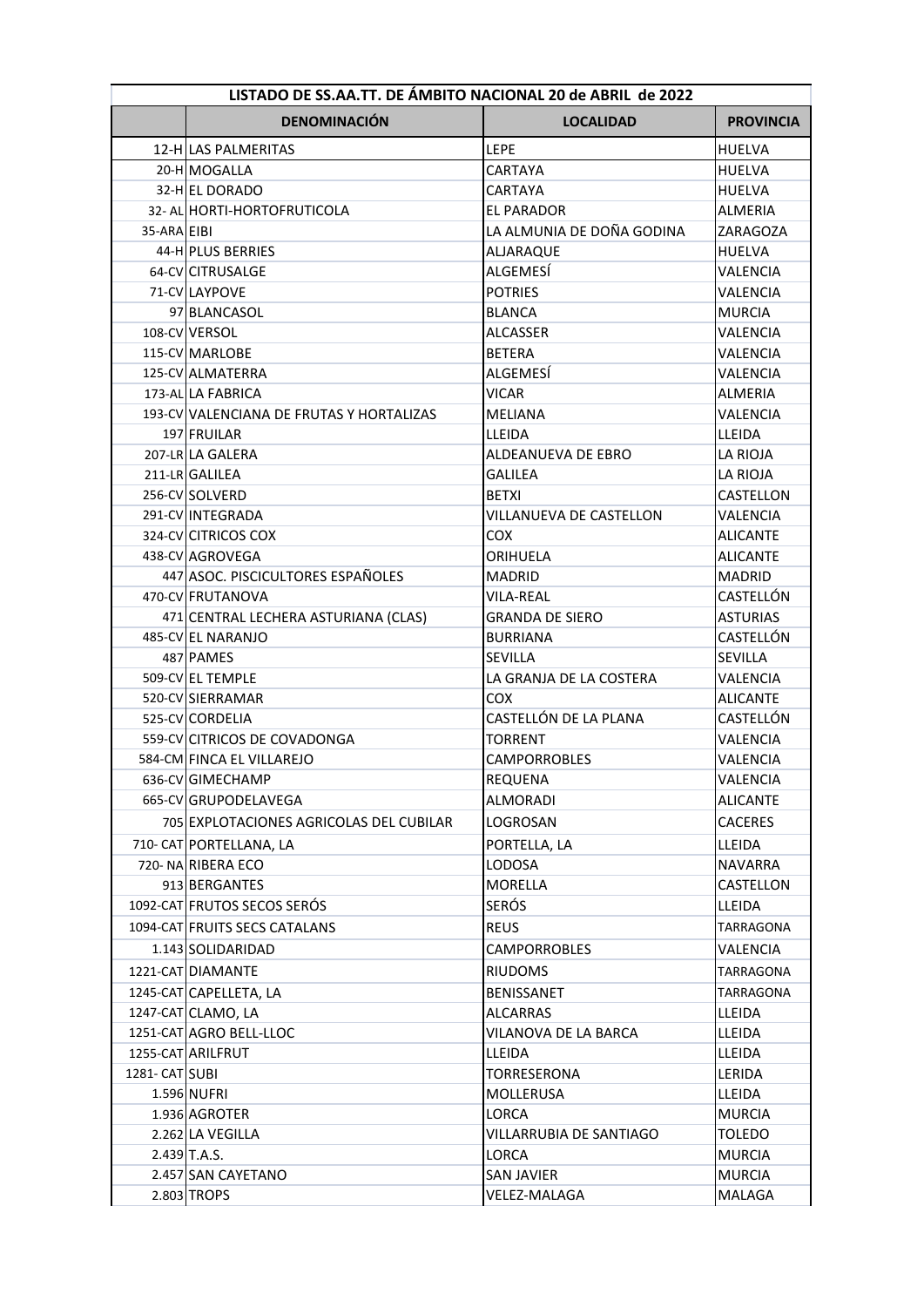|            | <b>DENOMINACIÓN</b>                              | <b>LOCALIDAD</b>           | <b>PROVINCIA</b> |
|------------|--------------------------------------------------|----------------------------|------------------|
|            | 2.985 VIRGEN DEL CAMINO                          | VILLARRUBIA DE LOS OJOS    | CIUDAD REAL      |
|            | 3.189 VIVEROS SOL DE RIU                         | VINARÒS                    | CASTELLON        |
|            | 3.481 AGUAS DE PINOSO                            | <b>PINOSO</b>              | <b>ALICANTE</b>  |
|            | 3.765 ALMAGREROS                                 | <b>CIUDAD REAL</b>         |                  |
|            | 4.206 VALDEGRULLAS                               | <b>BELINCHON</b>           | <b>CUENCA</b>    |
|            | 4.301 RIO CINCA                                  | <b>BELVER DE CINCA</b>     | <b>HUESCA</b>    |
|            | 4.560 L'HORTA                                    | PUÇOL                      | VALENCIA         |
|            | 4.812 LAS HORTICHUELAS                           | <b>EL PARADOR</b>          | ALMERIA          |
|            | 4.868 EXVEAL                                     | <b>DON BENITO</b>          | <b>BADAJOZ</b>   |
|            | 4.946 GREGAL                                     | ALCANAR                    | TARRAGONA        |
|            | 5.120 HERETAT, LA                                | ALZIRA                     | VALENCIA         |
|            | 5.340 ESPARTAL, EL                               | <b>CASTELL DE FARFANYA</b> | <b>LERIDA</b>    |
|            | 5.428 VIRGEN DEL PATROCINIO                      | <b>FOIOS</b>               | VALENCIA         |
|            | 5.749 CODORNICES URGELL                          | <b>JUNEDA</b>              | <b>LERIDA</b>    |
| 5.800 ALIA |                                                  | SAN JOSE DE LA RINCONADA   | <b>SEVILLA</b>   |
|            | 5.930 LOS CANCHOS                                | <b>GARCIAZ</b>             | <b>CACERES</b>   |
|            | 5.939 ALFALFAS DE ALCARRAS                       | ALCARRAS                   | LLEIDA           |
|            | 6.308 LORAFRUIT                                  | <b>LORA DEL RIO</b>        | <b>SEVILLA</b>   |
|            | 6.386 VEGA BAJA                                  | ORIHUELA                   | <b>ALICANTE</b>  |
|            | 6.439 VIVEROS CENTRALS                           | ALCANAR                    | TARRAGONA        |
|            | 6.476 GARSAN                                     | <b>MONROY</b>              | <b>CACERES</b>   |
|            | 6.500 UNIO DEL BAIX CINCA, LA                    | <b>FRAGA</b>               | <b>HUESCA</b>    |
|            | 6.551 DEHESA MONREAL                             | <b>MORATALLA</b>           | <b>MURCIA</b>    |
|            | 6.651 LLEDO                                      | <b>CASTELLON</b>           | CASTELLON        |
|            | 6.715 KAJALINDRAN, EL                            | SANTOMERA                  | <b>MURCIA</b>    |
|            | 6.721 CEYNOR (ORRUÑO)                            | MIRANDA DE EBRO            | <b>BURGOS</b>    |
|            | 6.824 SEVIFRUIT                                  | LA RINCONADA               | <b>SEVILLA</b>   |
|            | 6.997 SOINCAR                                    | <b>VALDERROBRES</b>        | TERUEL           |
|            | 7.001 SIERRA OLIVA                               | <b>CAUDETE</b>             | <b>ALBACETE</b>  |
|            | 7.244 DOMINCHA                                   | HERRERA DEL DUQUE          | <b>BADAJOZ</b>   |
|            | 7.385 CITRICOS LLOBET                            | <b>ROTOVA</b>              | VALENCIA         |
|            | 7.574 CITRICOS ORIHUELA                          | ORIHUELA                   | <b>ALICANTE</b>  |
|            | 7.578 CITROMUR                                   | <b>TORRE PACHECO</b>       | <b>MURCIA</b>    |
|            | 7.699 UNIÓN DE GANADEROS DE LORCA                | LORCA                      | <b>MURCIA</b>    |
| 7.749 CIAR |                                                  | VALDERROBRES               | <b>TERUEL</b>    |
|            | 7.893 ALACO                                      | <b>CAUDETE</b>             | <b>ALBACETE</b>  |
|            | 7.954 PATA NEGRA TENTUDIA                        | <b>MONESTERIO</b>          | <b>BADAJOZ</b>   |
|            | 7.963 MARTINEZ-BLAT                              | TORRENT                    | VALENCIA         |
|            | 7.995 LOS RITAS                                  | PILAR DE LA HORADADA       | <b>ALICANTE</b>  |
|            | 8.025 FREIXIAL, EL                               | <b>DON BENITO</b>          | <b>BADAJOZ</b>   |
|            | 8.134 VENTA DE LAS CUEVAS                        | MONTEALEGRE DEL CASTILLO   | <b>ALBACETE</b>  |
|            | 8.175 TERRABONA                                  | VALENCIA                   | VALENCIA         |
|            | 8.182 SOL DEL FARDES                             | PURULLENA                  | <b>GRANADA</b>   |
|            | 8.403 INCO (INDUSTRIAL DEL CONEJO)               | VALDERROBRES               | <b>TERUEL</b>    |
| 8.485      | PRODUCTORES DE ALBARICOQUE DE<br><b>ALBACETE</b> | HELLÍN                     | <b>ALBACETE</b>  |
|            | 8.535 COMERCIAL ALMENDRERA DE ARAGON             | VALDERROBRES               | <b>TERUEL</b>    |
|            | 8.548 FRUTOS SECOS BAJO ARAGON                   | <b>NONASPE</b>             | ZARAGOZA         |
|            | 8.553 ALMENDRAS ALTO ARAGON                      | <b>BARBASTRO</b>           | HUESCA           |
|            | 8.576 PRIMERO DE OCTUBRE                         | LA PUEBLA DE ALMORADIEL    | TOLEDO           |
|            | 8.577 LLANOS DEL ALMENDRO                        | <b>VIATOR</b>              | ALMERIA          |
|            | 8.578 ALMENDRAS DE ARAGON                        | <b>BARBASTRO</b>           | <b>HUESCA</b>    |
|            | 8.579 PLANA ALTA                                 | <b>CUEVAS DE VINROMA</b>   | CASTELLON        |
|            | 8.593 BALDIOS DE CAÑAVERAL, LOS                  | <b>GARROVILLAS</b>         | CACERES          |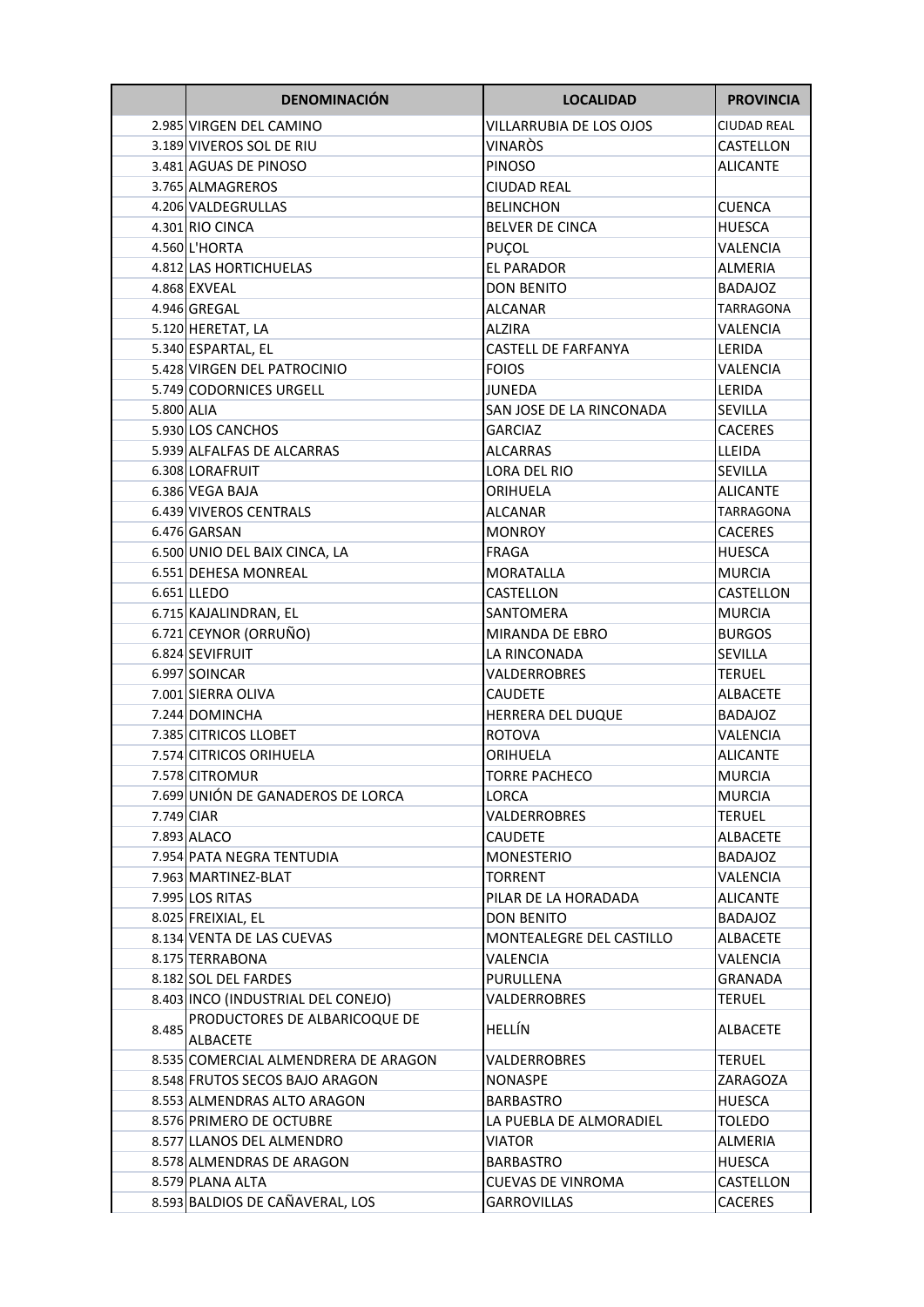|       | <b>DENOMINACIÓN</b>                | <b>LOCALIDAD</b>           | <b>PROVINCIA</b> |
|-------|------------------------------------|----------------------------|------------------|
|       | 8.623 ALMENDRA DE LA MANCHUELA     | VILLALPARDO                | CUENCA           |
|       | 8.697 ROYAL                        | LA RINCONADA               | <b>SEVILLA</b>   |
|       | 8.718 AGRO DON FADRIQUE            | PUEBLA DE DON FADRIQUE     | GRANADA          |
|       | 8.749 AVIBA                        | <b>VALDERROBRES</b>        | <b>TERUEL</b>    |
|       | 8.759 ALMENDRAS DEL JALON          | CALATAYUD                  | ZARAGOZA         |
|       | 8.766 ALFRUSE                      | ALMERIA                    |                  |
|       | PRODUCTORES ALMENDRA VEGA ALTA     |                            |                  |
| 8.811 | <b>SEGURA</b>                      | <b>HELLIN</b>              | <b>ALBACETE</b>  |
|       | 8.831 ALMENDRERA RIOJANA           | CERVERA DEL RIO ALHAMA     | LA RIOJA         |
|       | 8.838 PRODUCTORES DE ALMENDRAS     | CORTE DE PELEAS            | <b>BADAJOZ</b>   |
|       | 8.850 RIOJANA DE FRUTOS SECOS      | MURILLO DE RIO LEZA        | RIOJA, LA        |
|       | 8.867 CUVA                         | CAMPILLO ALTOBUEY          | <b>CUENCA</b>    |
|       | 8.884 RETORNO DE LAS VEGAS, EL     | <b>GARBAYUELA</b>          | <b>BADAJOZ</b>   |
|       | 8.899 ALMENDRAS DEL ALTO PALANCIA  | CASTELLNOVO                | <b>CASTELLON</b> |
|       | 8.900 ALMENDRAS ALICANTINAS        | <b>JIJONA</b>              | <b>ALICANTE</b>  |
|       | 8.912 CASTEVAL                     | <b>ALTURA</b>              | CASTELLON        |
|       | 8.930 OVINTUR                      | TORRELAGUNA                | <b>MADRID</b>    |
|       | 8.985 ALMENDRAS ANDALUCIA          | <b>MOTRIL</b>              | GRANADA          |
|       | 9.154 DEMONTE                      | <b>VARA DEL REY</b>        | <b>CUENCA</b>    |
|       | 9.214 FRUTAS RINCON                | RINCON DEL SOTO            | LA RIOJA         |
|       | 9.282 GOURMET                      | GUAREÑA                    | <b>BADAJOZ</b>   |
|       | 9.302 SERVIAGRO                    | ORIHUELA                   | ALICANTE         |
|       | 9.320 ASOCIACIONES AGRUPADAS TAB   | TALAYUELA                  | <b>CACERES</b>   |
|       | 9.344 FRUTOS SECOS ESPAÑOLES       | <b>MORA</b>                | <b>TOLEDO</b>    |
|       | 9.359 BONNYSA                      | SAN JUAN                   | <b>ALICANTE</b>  |
|       | 9.361 ALMENDRAS DE VILLALPARDO     | VILLALPARDO                | CUENCA           |
|       | 9.401 CAMPO DE USED                | USED                       | ZARAGOZA         |
|       | 9.422 LA PLANA DE BURRIANA         | ALQUERIAS DEL NIÑO PERDIDO | CASTELLON        |
|       | 9.423 VALLSUMA-FRUITS              | <b>OUATRETONDA</b>         | VALENCIA         |
|       | 9.441 ALAFRUIT                     | <b>JUMILLA</b>             | <b>MURCIA</b>    |
|       | 9.483 CÍTRICOS DEL ANDARAX         | GÁDOR                      | ALMERÍA          |
|       | 9.489 CARCHE-RASPAY                | JUMILLA                    | <b>MURCIA</b>    |
|       | 9.490 TOMSPRING                    | <b>ALICANTE</b>            | <b>ALICANTE</b>  |
|       | 9.493 CRISOL DE FRUTOS SECOS       | <b>RIUDOMS</b>             | TARRAGONA        |
|       | 9.504 URCISOL                      | <b>AGUILAS</b>             | <b>MURCIA</b>    |
|       | 9.552 MORENETA, LA                 | <b>TORRES DE SEGRE</b>     | LERIDA           |
|       | 9.566 DOS RIUS                     | <b>GRANJA D'ESCARP</b>     | LERIDA           |
|       | 9.567 ALFANOVA                     | <b>ALFARO</b>              | LA RIOJA         |
|       | 9.599 FRUTOS SECOS ARACAVA         | OROPESA DEL MAR            | CASTELLON        |
|       | 9.631 ARBORETO                     | <b>RIUDOMS</b>             | TARRAGONA        |
|       | 9.688 AGRICULTORES DEL SURESTE     | <b>AGUILAS</b>             | <b>MURCIA</b>    |
|       | 9.756 MONDUBER                     | <b>MIRAMAR</b>             | VALENCIA         |
|       | 9.788 CANTARROYUELA                | PRADEJÓN                   | LA RIOJA         |
|       | 9.791 VACUNO AVILEÑO DE CALIDAD    | <b>AVILA</b>               | <b>AVILA</b>     |
|       | 9797-MU VERONICAS, LAS             | <b>ALQUERIAS</b>           | <b>MURCIA</b>    |
|       | 9.800 LEVANTINA AGRICOLA           | PUIG DE SANTA MARIA, EL    | VALENCIA         |
|       | 9800-MU AGROTOMY MARKETING         | <b>TORRE PACHECO</b>       | <b>MURCIA</b>    |
|       | 9.821 GRUPO CFM                    | BALSAPINTADA FUENTE ALAMO  | <b>MURCIA</b>    |
|       | 9.827 CASA LA TIA JUANA            | MONTEALEGRE DEL CASTILLO   | <b>ALBACETE</b>  |
|       | 9.836 MARIGIMENO                   | MONTEALEGRE DEL CASTILLO   | <b>ALBACETE</b>  |
|       | 9.855 PRIMAFLOR                    | <b>PULPI</b>               | ALMERIA          |
|       | 9860-MU CORDERO SEGUREÑO MAR MENOR | EL MIRADOR - SAN JAVIER    | <b>MURCIA</b>    |
|       | 9.862 BOSQUES DE ESPAÑA            | VILLANUEVA DE LA VERA      | <b>CACERES</b>   |
|       | 9.873 SALMA SOTO, LA               | ALCONABA                   | SORIA            |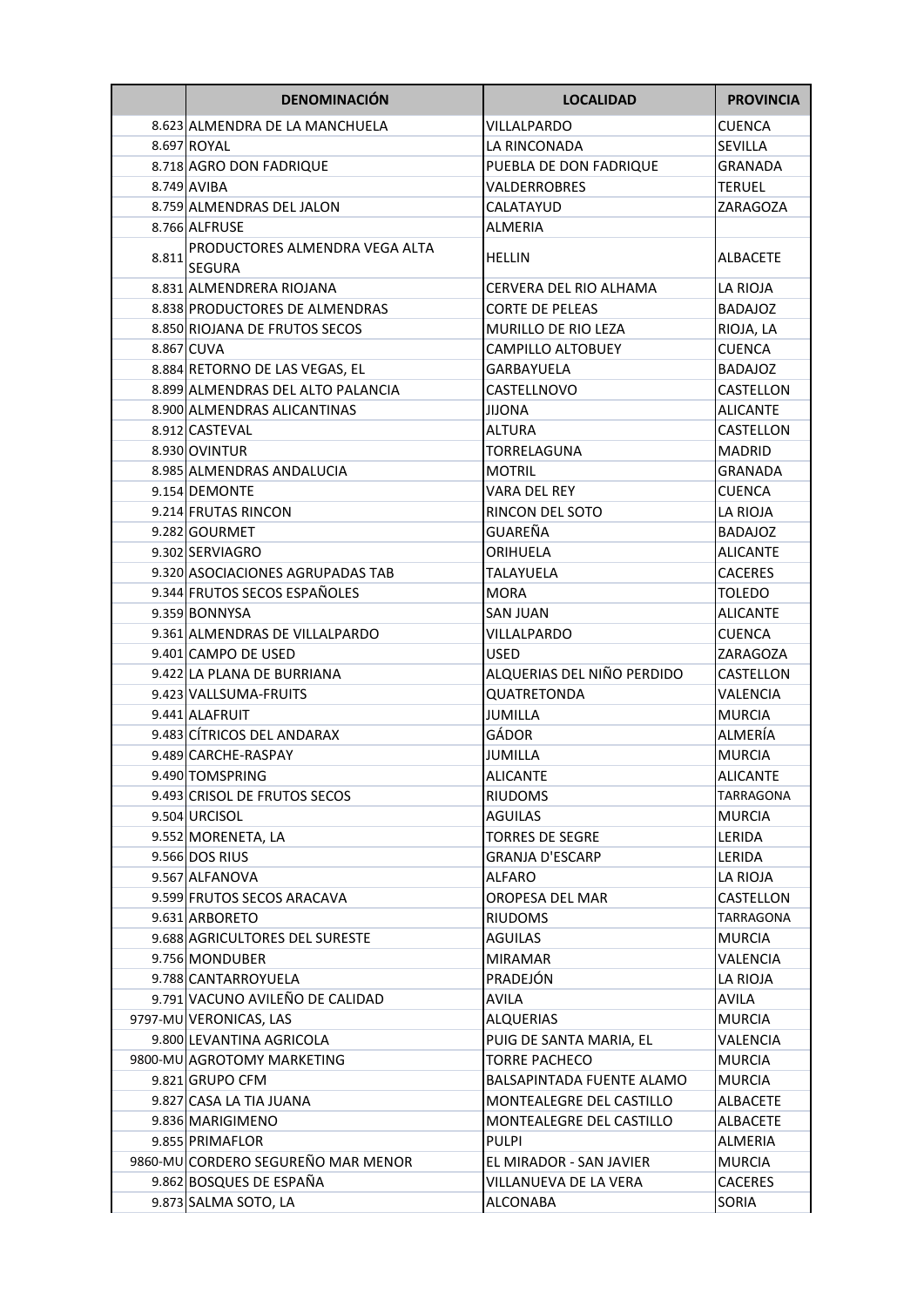|            | <b>DENOMINACIÓN</b>                | <b>LOCALIDAD</b>            | <b>PROVINCIA</b>   |
|------------|------------------------------------|-----------------------------|--------------------|
|            | 9.876 OVYCAL                       | <b>CEREZO DE ABAJO</b>      | SEGOVIA            |
|            | 9.888 IMPERIO                      | <b>BENEJUZAR</b>            | <b>ALICANTE</b>    |
| 9.890 OLE  |                                    | SAN BARTOLOME - ORIHUELA    | <b>ALICANTE</b>    |
|            | 9.893 FRUTICULTORES, LOS           | SUCS-LERIDA                 | LERIDA             |
|            | 9.894 ARYCA                        | <b>FRAGA</b>                | <b>HUESCA</b>      |
|            | 9.895 AGRICOLA PERICHAN            | <b>MAZARRON</b>             | MURCIA             |
|            | 9.898 OVINOS PRECOCES              | <b>MADRID</b>               | MADRID             |
|            | 9.899 ALMEROLIVA                   | <b>VIATOR</b>               | <b>ALMERIA</b>     |
|            | 9.900 TOMATE, EL                   | <b>ESQUIVIAS</b>            | TOLEDO             |
|            | 9.902 AGRO ALMENDRA                | <b>TERMENS</b>              | LLEIDA             |
|            | 9.903 HORTICOLA LOPEZ FRANCO       | <b>AGUILAS</b>              | MURCIA             |
|            | 9.904 FRUTAITO                     | AITONA (comarca del Segria) | LLEIDA             |
|            | 9.907 OLIVAR ABERTAL               | <b>REUS</b>                 | TARRAGONA          |
|            | 9.909 PRIMICIAS, LAS               | <b>AGUILAS</b>              | MURCIA             |
|            | 9.910 CITFRUT                      | <b>PICANYA</b>              | VALENCIA           |
|            | 9.912 CITRICOS VALENCIANOS         | OLIVA                       | VALENCIA           |
|            | 9.913 CITRICULTORES REUNIDOS       | <b>BENIEL</b>               | MURCIA             |
|            | 9.914 MADREMIA                     | CANALS                      | VALENCIA           |
|            | 9.915 CITRICOS DEL SURESTE         | <b>MURCIA</b>               | <b>MURCIA</b>      |
|            | 9.916 EUROPA                       | <b>BETXI</b>                | CASTELLON          |
|            | 9.920 AGRO-NATURAL                 | <b>MADRID</b>               | MADRID             |
|            | 9.921 IBERCHAMP                    | PRADEJON                    | RIOJA, LA          |
|            | 9.923 EXPORTACIONES HERETAT        | <b>ALZIRA</b>               | VALENCIA           |
|            | 9.924 OLEOMAÑAN                    | <b>VELEZ RUBIO</b>          | <b>ALMERIA</b>     |
|            | 9.925 AGRUSET                      | PRADEJON                    | LA RIOJA           |
|            | 9.926 CIPROVAL                     | <b>NULES</b>                | CASTELLON          |
|            | 9.928 AGRIOS VALENCIA              | <b>FOIOS</b>                | VALENCIA           |
|            | 9.929 VALENCIANA DE EXPORTACIONES  | LLOSA, LA                   | CASTELLON          |
| 9.930 BASI |                                    | <b>COLMENAR DE OREJA</b>    | MADRID             |
|            | 9.931 NAVARRO HERMANOS             | VALDEPEÑAS                  | <b>CIUDAD REAL</b> |
|            | 9.932 FAST FRUIT                   | <b>NULES</b>                | CASTELLON          |
|            | 9.933 SOLDIVE                      | <b>LOS MONTESINOS</b>       | <b>ALICANTE</b>    |
|            | 9.934 EXPORT SURFRUIT              | LOS ROSALES-TOCINA          | SEVILLA            |
|            | 9.936 ECOFRUIT                     | <b>BENAVITES</b>            | VALENCIA           |
|            | 9.937 TUFRUTA                      | MASSAMAGRELL                | VALENCIA           |
|            | 9.938 FRUTAMI                      | <b>SUECA</b>                | VALENCIA           |
|            | 9.939 NOVA                         | <b>AITONA</b>               | LERIDA             |
|            | 9.940 VERAFRU                      | TALAYUELA                   | <b>CACERES</b>     |
|            | 9.941 PICUA, LA                    | MONTERRUBIO DE LA SERENA    | BADAJOZ            |
|            | 9.944 DOMINCHA IBERICO             | HERRERA DEL DUQUE           | <b>BADAJOZ</b>     |
|            | 9.945 DOMINCHA DEHESA VENDIDA      | HERRERA DEL DUQUE           | <b>BADAJOZ</b>     |
|            | 9.946 AGRICOLA LA DEHESILLA        | HERRERA DEL DUQUE           | <b>BADAJOZ</b>     |
|            | 9.949 EL CUARTAZO                  | FUENLABRADA DE LOS MONTES   | BADAJOZ            |
|            | 9.951 COSTA DE MURCIA              | <b>TORRE PACHECO</b>        | <b>MURCIA</b>      |
|            | 9.952 CENTRAMIRSA                  | <b>SAN JAVIER</b>           | <b>MURCIA</b>      |
|            | 9.953 AGRIMESA 2000                | <b>SAN JAVIER</b>           | <b>MURCIA</b>      |
|            | 9.954 CARNE DE RETINTO             | <b>MADRID</b>               | MADRID             |
|            | 9.957 CITRICOX                     | <b>COX</b>                  | <b>ALICANTE</b>    |
|            | 9.958 FERNANDEZ DE TENA-GATO NEGRO | <b>CASTUERA</b>             | <b>BADAJOZ</b>     |
|            | 9.959 PONT DE VALL                 | <b>SERÓS</b>                | LLEIDA             |
|            | 9.961 CLEMCAS                      | ALMAZORA                    | CASTELLON          |
|            | 9.962 UNICHAMP COMPOST             | <b>AUSEJO</b>               | LA RIOJA           |
|            | 9.963 EUROCHAMP                    | AUTOL                       | LA RIOJA           |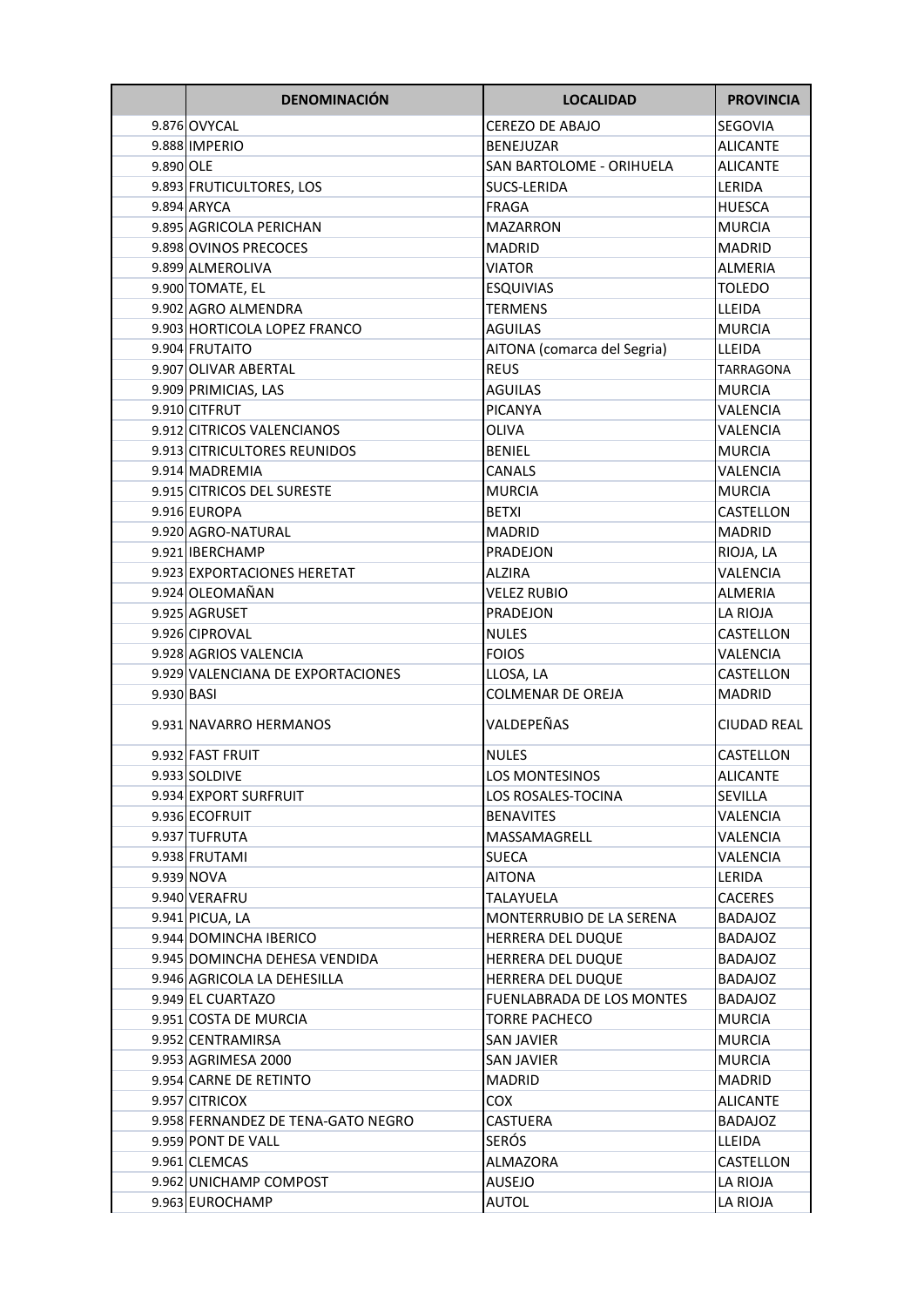| <b>DENOMINACIÓN</b>                 | <b>LOCALIDAD</b>                     | <b>PROVINCIA</b> |
|-------------------------------------|--------------------------------------|------------------|
| 9.964 RECIPRA                       | PRADEJÓN                             | LA RIOJA         |
| 9.966 RIEGOS DE TAMBARRIA           | <b>ALFARO</b>                        | LA RIOJA         |
| 9.967 GOLDEN CITRUS                 | <b>GIBRALEON</b>                     | <b>HUELVA</b>    |
| 9.968 AGROSAN POZO-CAÑADA           | POZO-CAÑADA                          | <b>ALBACETE</b>  |
| 9.969 JUVIELES                      | MADROÑERA                            | CACERES          |
| 9.970 NIÑA, LA                      | VALENCIA                             | VALENCIA         |
| 9.972 HATO VERDE                    | <b>BENIFAIO</b>                      | VALENCIA         |
| 9.975 EXPOSAGRA                     | LA PUEBLA DE CARTAGENA               | <b>MURCIA</b>    |
| 9.976 CITRICOS XERESA               | <b>XERESA</b>                        | VALENCIA         |
| 9.977 PEÑA ROJA                     | SAN BARTOLOMÉ-ORIHUELA               | ALICANTE         |
| 9.978 BIOSPHERA                     | ARROYO DE SAN SERVAN                 | <b>BADAJOZ</b>   |
| 9.980 GANDIVER                      | <b>GIBRALEON</b>                     | <b>HUELVA</b>    |
| 9.982 MONTECITRUS                   | <b>PULPÍ</b>                         | <b>ALMERIA</b>   |
| 9.983 ENRIQUE ROMAY                 | <b>BENIFAIÓ</b>                      | VALENCIA         |
| 9.984 CRIADORES GANADO MERINO       | <b>MADRID</b>                        | <b>MADRID</b>    |
| 9.986 AGROANDALUZA-VALENCIANA       | ONTENIENTE                           | VALENCIA         |
| 9.989 PEREGRIN                      | <b>PULPI</b>                         | ALMERIA          |
| 9.991 MARVAL                        | PILAR DE LA HORADADA                 | <b>ALICANTE</b>  |
| 9.993 ALLIUM PRODIBER               | QUESA                                | VALENCIA         |
| 9.994 CAMPOSEVEN                    | <b>SAN PEDRO DEL PINATAR</b>         | <b>MURCIA</b>    |
| 9.995 LAS HACIENDAS                 | <b>VICAR</b>                         | ALMERIA          |
| 9.996 CITRUS NOSTRUM                | PATERNA                              | VALENCIA         |
| 9.997 GLOBAL HERMANOS MIGUEL GARCIA | <b>BELVER DE CINCA</b>               | <b>HUESCA</b>    |
| 9.998 PRODUCTOS DEL CAMPO           | SANTOMERA                            | <b>MURCIA</b>    |
| 9.999 HACIENDASBIO                  | GUAREÑA                              | <b>BADAJOZ</b>   |
| 10.001 MONTESA INTEGRAL AGRICOLA    | LA GRANJA DE LA COSTERA              | VALENCIA         |
| 10.002 APROVISERENA                 | CASTUERA                             | <b>BADAJOZ</b>   |
| 10.004 AGROALMENAR                  | LLEIDA                               | LLEIDA           |
| 10.005 DE LA TORRE                  | VILLENA                              | <b>ALICANTE</b>  |
| 10.006 ALGIFRUIT                    | <b>ALGINET</b>                       | VALENCIA         |
| 10.007 FRUCINSE                     | <b>ALPICAT</b>                       | LLEIDA           |
| 10.008 ORTIZ                        | ORIHUELA                             | <b>ALICANTE</b>  |
| 10.009 ALBAMUR                      | <b>LORQUI</b>                        | <b>MURCIA</b>    |
| 10.011 IBERIA FRUTÍCOLA             | CARCER                               | VALENCIA         |
| 10.012 GREEN LANDS                  | LA MURADA                            | <b>ALICANTE</b>  |
| 10.013 AGRUPACION DE NOGALTE        | LORCA                                | <b>MURCIA</b>    |
| 10.014 VIVEROS ALCANAR CITRUS       | <b>VINAROS</b>                       | CASTELLON        |
| 10.015 BIOTORGAL                    | ORIHUELA                             | <b>ALICANTE</b>  |
| 10.017 SEGRIÀ LEVANTE               | <b>TORRES DE SEGRE</b>               | LLEIDA           |
| 10.018 AGRICOLA MARVIC ORGANIC      | COX                                  | <b>ALICANTE</b>  |
| 10.019 CRIADORES DE ASTURIANAS      | RONDIELLA - LLANERA                  | <b>ASTURIAS</b>  |
| 10.020 SPANISH ORANGES              | CASTELLÓN DE LA PLANA                | CASTELLÓN        |
| 10.021 FRESHFRUIT                   | <b>PINOSO</b>                        | <b>ALICANTE</b>  |
| 10.022 NUESTRA SEÑORA DE LOS REYES  | <b>MADRID</b>                        | <b>MADRID</b>    |
| 10.023 PEREZ PEREZ                  | <b>CAMPORROBLES</b>                  | VALENCIA         |
| 10.024 AVIGAN                       | <b>VINALLOP - TORTOSA</b>            | TARRAGONA        |
| 10.025 PALMERAL                     | ALMENDRALEJO                         | <b>BADAJOZ</b>   |
| 10.026 AGRO HIGH TECH               | DOLORES DE PACHECO -<br>TORREPACHECO | <b>MURCIA</b>    |
| 10.027 POVEDA BIOLÓGICO             | ORIHUELA                             | <b>ALICANTE</b>  |
| 10.028 RUSTICAS POVEDA              | ORIHEULA                             | <b>ALICANTE</b>  |
| 10.029 AGRICOLA EL PEDREGAL         | EL PEDERNOSO                         | <b>CUENCA</b>    |
| 10.030 SAN MIGUEL                   | <b>PULPI</b>                         | ALMERIA          |
| 10.031 EXCELSIOR                    | FRAGA                                | <b>HUESCA</b>    |
|                                     |                                      |                  |